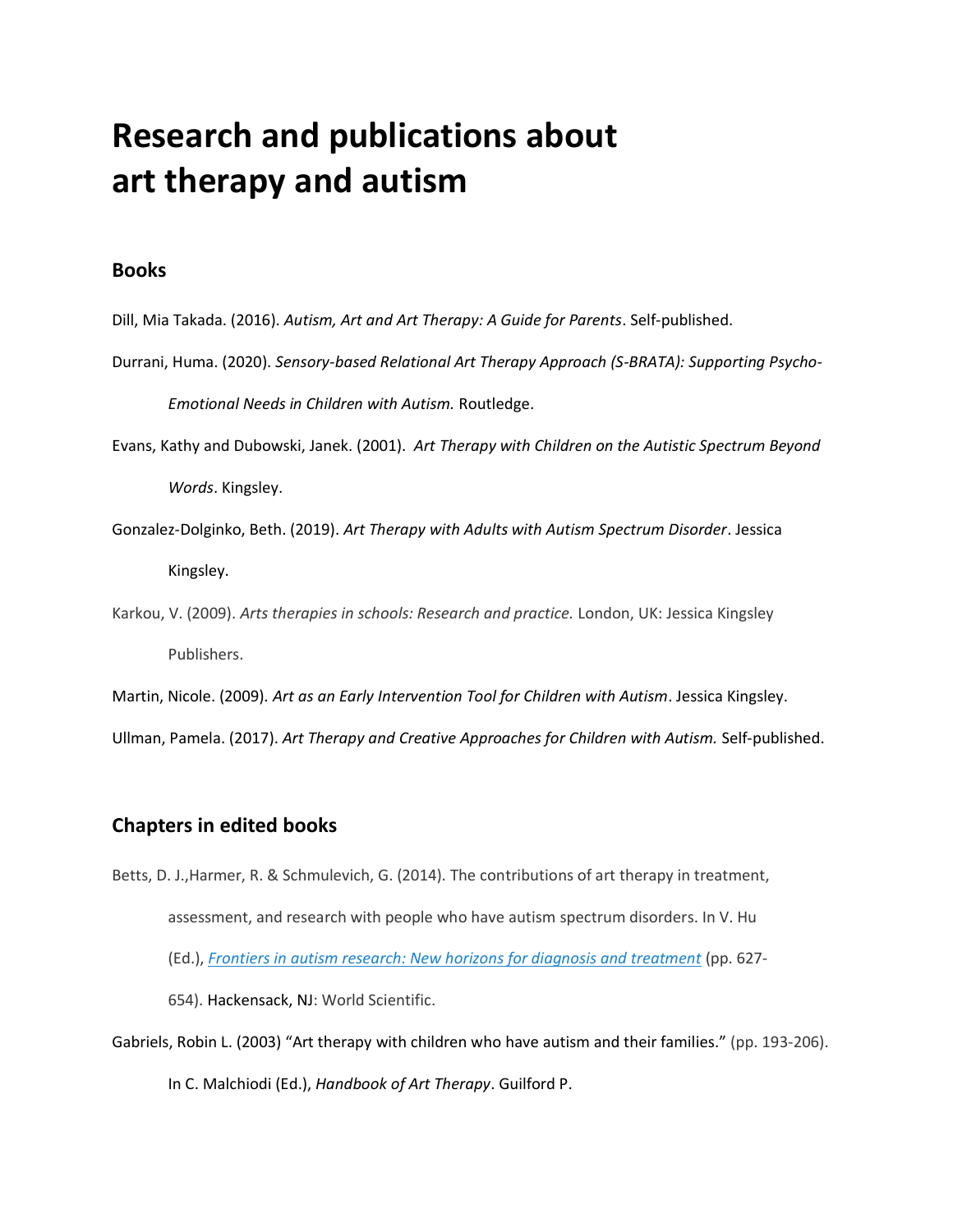- Noble, Jean. (2001). "Art as an instrument for creating social reciprocity: Social skills group for children with autism." In S. Riley (Ed.) *Group Process Made Visible: Group Art Therapy*. Routledge.
- Fox, Lesley. (1998). "Lost in space: The relevance of art therapy with clients who have autism or autistic features." In M. Rees (Ed.) *Drawing on Difference: Art Therapy for People Who Have Learning Difficulties.* Routledge.
- Stack, Margaret. (1998). "Humpty Dumpty's shell: Working with autistic defence mechanisms in art therapy." In M. Rees (Ed.), *Drawing on Difference: Art Therapy for People Who Have Learning Difficulties.* Routledge.
- Martin, N. & Betts, D. J. (2011). "Art therapy approaches to treating autism." In K. Siri & T. Lyons (Eds.), *Cutting Edge Therapies for Autism*, (2nd ed.) (pp. 56-60). New York, NY: Skyhorse Publishing, Inc.

#### **Journal articles**

- Alders, Beck, Allen & Mosinski (2011). Technology in art therapy: Ethical challenges. *Art Therapy: Journal of the American Art Therapy Association, 28*(4), 165-170.
- Betts, D. J. (2003). Developing a projective drawing test: Experiences with the Face Stimulus Assessment (FSA). *Art Therapy: Journal of the American Art Therapy Association, 20*(2), 77-82.
- Bragge, A. & Fenner, P. (2009). The emergence of the 'Interactive Square' as an approach to art therapy with children on the autistic spectrum. *International Journal of Art Therapy: Formerly Inscape, 14*(1), 17-28.
- Case, C. (2003). Authenticity and survival working with children in chaos. *International Journal of Art Therapy, 8*(1), 17-28.
- Craig, G. M. (2009). Intersubjectivity, phenomenology and multiple disabilities. *International Journal of Art Therapy, 14*(2), 64-73.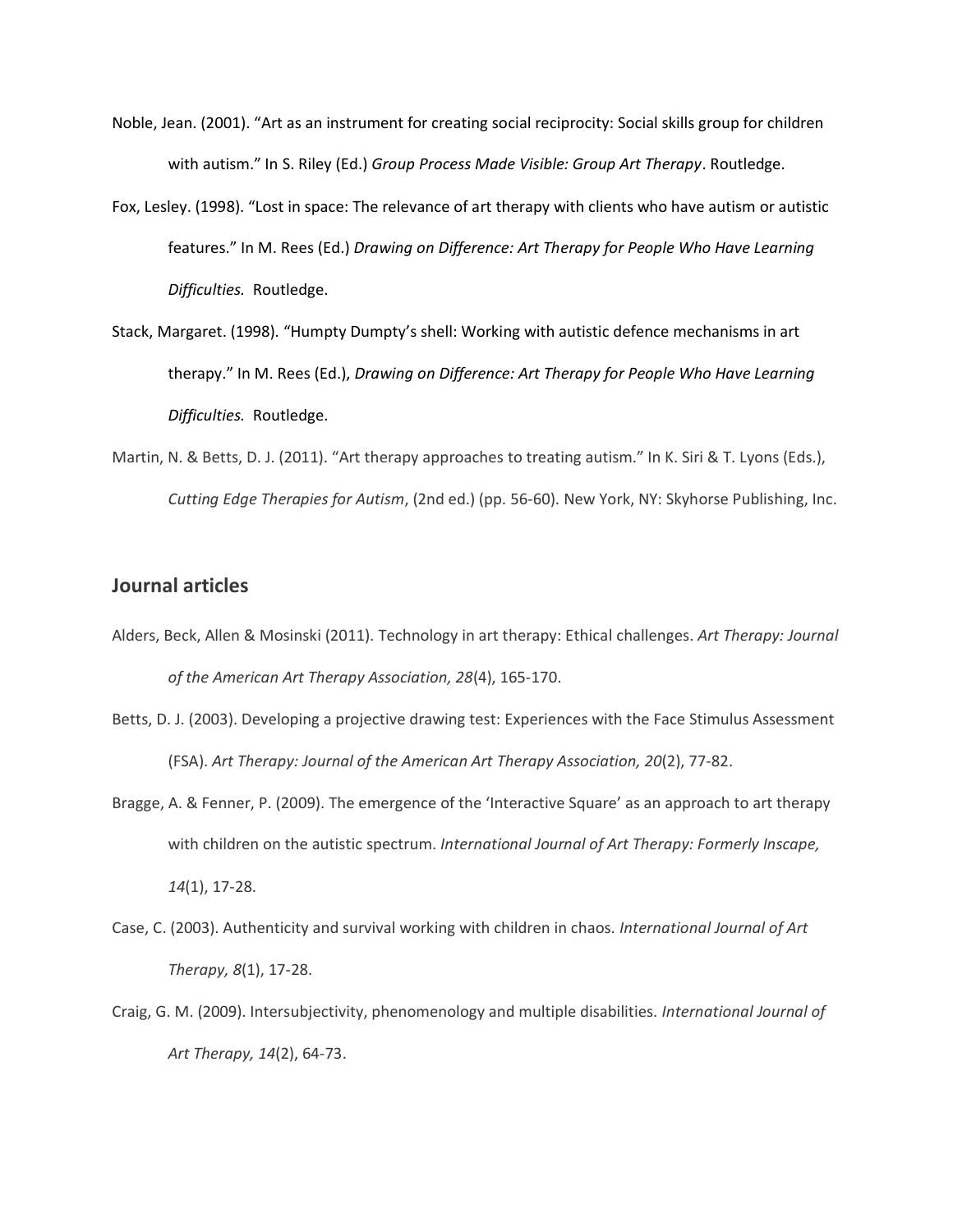- D'Amico, M., & Lalonde, C. (2017). The effectiveness of art therapy for teaching social skills to children with autism spectrum disorder. *Art Therapy: Journal of the American Art Therapy Association, 34*(4), 176-182[. http://doi.org/10.1080/07421656.2017.1384678](http://doi.org/10.1080/07421656.2017.1384678)
- Durrani, H. (2020). Sensory-Based Relational Art Therapy Approach (S-BRATA): A framework for art therapy with children with ASD. *Art Therapy: Journal of the American Art Therapy Association, 0*(0), 1-9. https://doi.org/10.1080/07421656.2020.1718054
- Durrani, H. (2014). Facilitating attachment in children with autism through art therapy: A case study. *Journal of Psychotherapy Integration, 24*(2), 99-108.

http://dx.doi.org/10.1080/07421656.1997.10759251

- Elkis-Abuhoff, D. L. (2008). Art therapy applied to an adolescent with Asperger's syndrome. *The Arts in Psychotherapy: An International Journal, 35,* 262–270.
- Emery, M. J. (2004). Art therapy as an intervention for autism. *Art Therapy: Journal of the American Art Therapy Association, 21*(3), 143-147.
- Epp, K. M. (2008). Outcome-based evaluation of a social skills program using art therapy and group therapy for children on the Autism Spectrum. *Children & Schools 30*(1), 27-36.
- Gazeas, M. (2012). Current findings on art therapy and individuals with autism spectrum disorder. *Canadian Art Therapy Association Journal, 25*(1), 15-22.
- Furniss, G. J. (2010). Reflections on the historical narrative of Jessica Park, an artist with autism. *Art Therapy: Journal of the American Art Therapy Association, 27*(4), 190-194.
- Henley, D. (2004). The meaningful critique: Responding to art from preschool to postmodernism. *Art Therapy: Journal of the American Art Therapy Association, 21*(2), 79-87.
- Hu, V., Betts, D., Jenkins, R., Lieberman, D., Potolicchio, S., Subiaul, F., Choi, J. & Kelly, B. (2012*). Identifying and assessing "biological phenotypes" of autistic individuals based on medication responsiveness for "reverse pharmacogenomics" analyses.* Unpublished manuscript.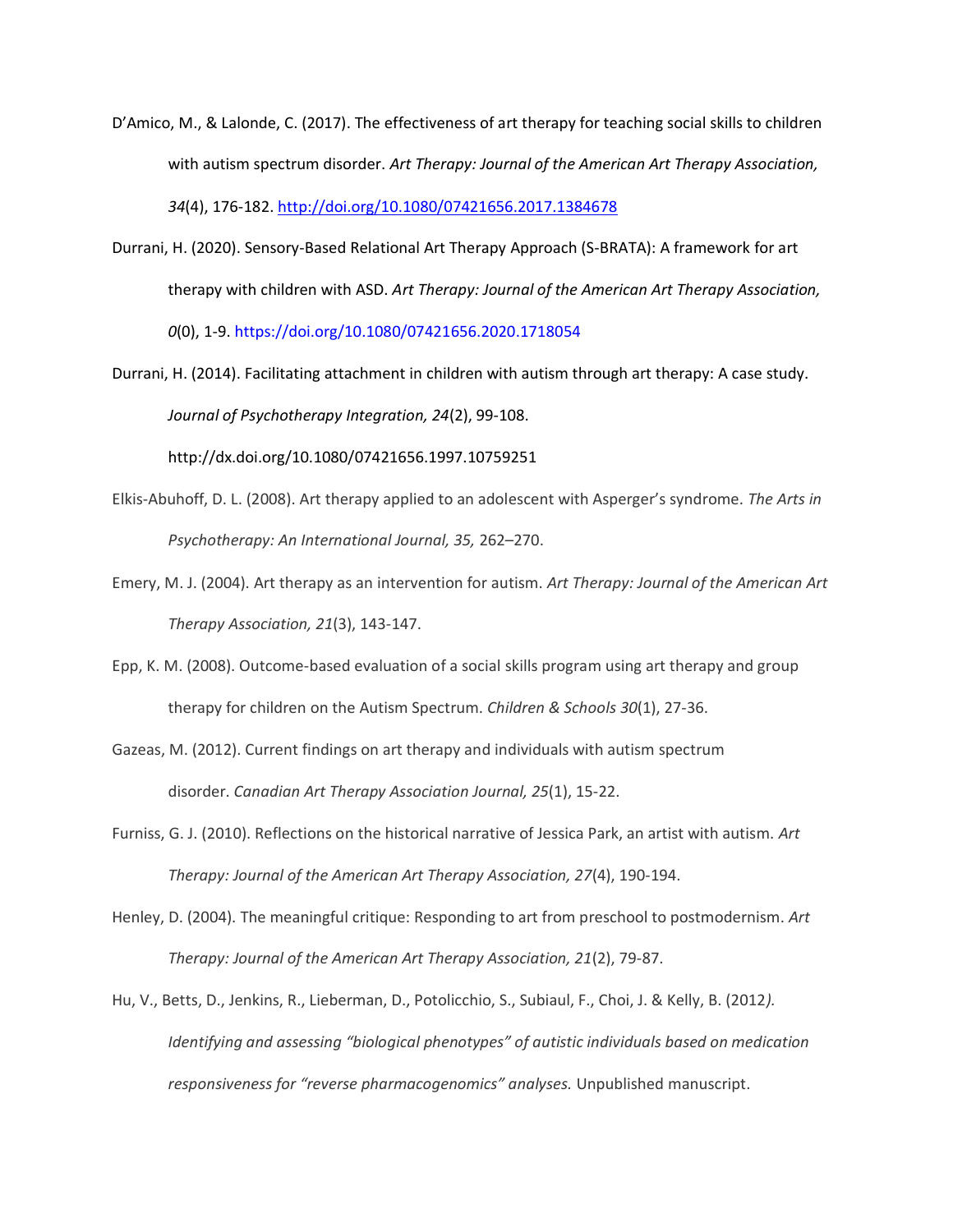Isserow, J. (2008). Looking together: Joint attention in art therapy. *International Journal* of *Art Therapy, 13*(1), 34-42.

- Kearns, D. (2004). Art therapy with a child experiencing sensory integration difficulty. *Art Therapy: Journal of the American Art Therapy Association, 21*(2), 95-101.
- Koo, J., & Thomas E. (2019). Art therapy for children with Autism Spectrum Disorder in India. *Art Therapy: Journal of the American Art Therapy Association, 36*(4), 209-214.

<https://doi.org/10.1080/07421656.2019.1644755>

Kuo, N., & Plavnick, J. (2015). Using an antecedent art intervention to improve the behavior of a child with autism. *Art Therapy: Journal of the American Art Therapy Association, 32*(2), 54-59.

https://doi.org/10.1080/07421656.2015.1028312

- Lu, L., Petersen, F., Lacroix, L. & Rousseau, C. (2010). Stimulating creative play in children with autism through sandplay. *The Arts in Psychotherapy: An International Journal, 37,* 56-64.
- Malhotra, B. (2019). Art therapy with puppet making to promote emotional empathy for an adolescent with autism. *Art Therapy: Journal of the American Art Therapy Association*, *36*(4), 183–191.

https://doi.org/10.1080/07421656.2019.1645500

- Martin, N. (2008). Assessing portrait drawings created by children and adolescents with Autism Spectrum Disorder. *Art Therapy: Journal of the American Art Therapy Association, 25*(1), 15-23.
- Martin, N. (2009). Art therapy and autism: Overview and recommendations. *Art Therapy: Journal of the American Art Therapy Association, 26*(4), 187-190.
- Osborne, J. (2003). Art and the child with autism: Therapy or education? *Early Child Development and Care, 173*(4), 411-423.
- Richard, D. A., More, W., & Joy, S. P. (2015). Recognizing emotions: Testing an intervention for children with autism spectrum disorders. *Art Therapy: Journal of the American Art Therapy Association, 32(*1), 13-19. https://doi.org/10.1080/07421656.2014.994163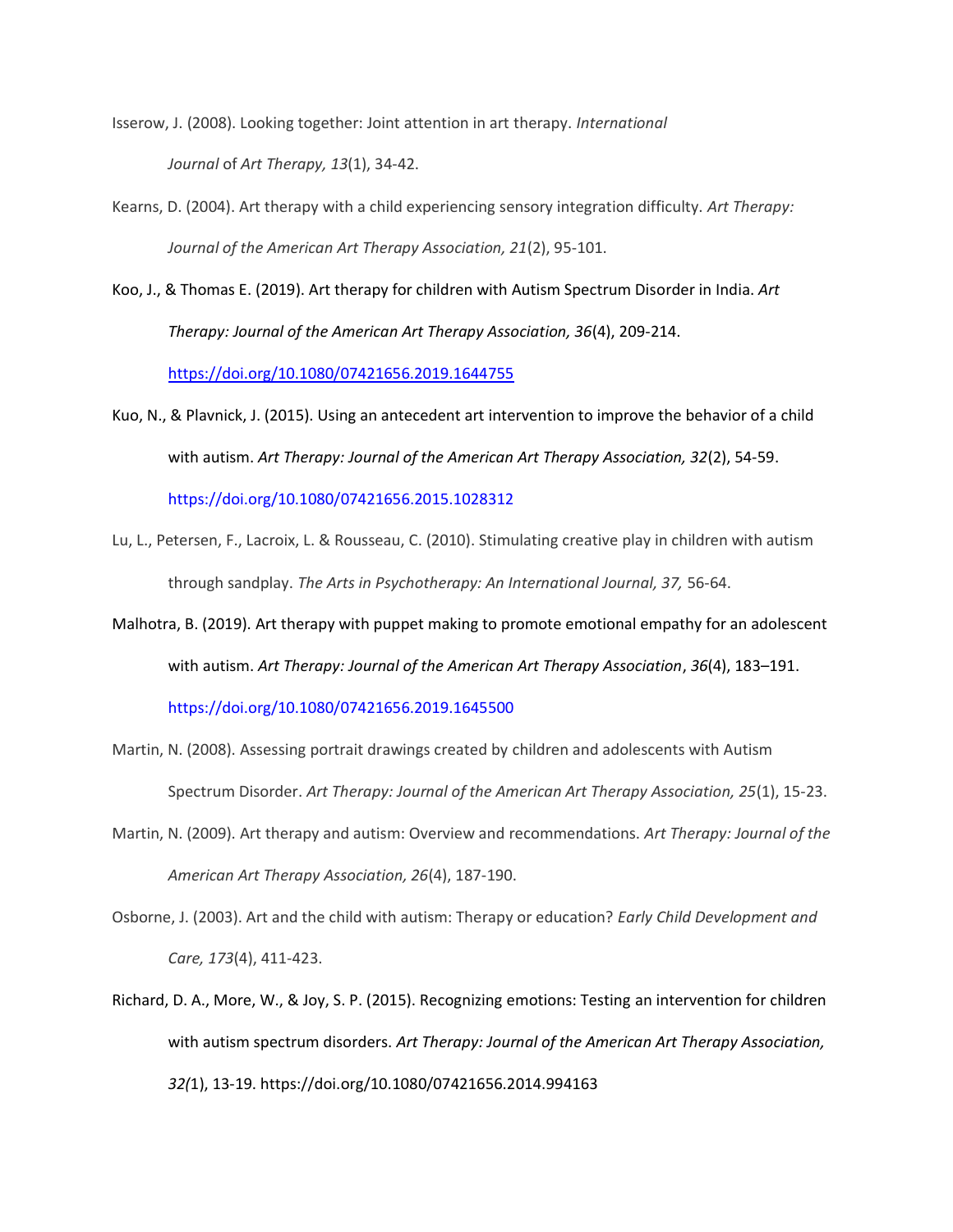- Rostron, J. (2010). On amodal perception and language in art therapy with autism. *International Journal of Art Therapy, 15*(1), 36-49.
- Round, A., Baker, W., & Rayner, C. (2015). Using visual arts to encourage children with autism spectrum disorder to communicate their feelings and emotions. *Open Journal of Social Sciences, 2017*(5), 90-108. doi: 10.4236/jss.2017.510009
- Saneei, A. & Haghayegh, S. A. (2011). Family drawings of Iranian children with autism and their family members. *The Arts in Psychotherapy: An International Journal, 38,* 333– 339.
- Schweitzer, C., Knorth, E. J., & Spreen, M. (2014). Art therapy with children with autism spectrum disorders: A review of clinical case descriptions on 'what works'. *The Arts in Psychotherapy, 41*(5), 577-593. doi:<https://doi.org/10.1016/j.aip.2014.10.009>
- Schweitzer, C., Knorth, E. J., van Yperen, T. A., & Spreen, M. (2020). Evaluation of 'Images of Self,' an art therapy program for children diagnosed with Autism Spectrum Disorders (ASD). *Children and Youth Services Review, 116*, 105207. https://doi.org/10.1016/j.childyouth.2020.105207
- Tipple, R. (2003). The interpretation of children's artwork in a paediatric disability setting. *International Journal of Art Therapy, 8*(2), 48-59.

## **Peer-reviewed publications on art therapy school-based programs that include autism**

- Isis, P. D., Bush, J., Siegel, C. A. & Ventura, Y. (2010). Empowering students through creativity: Art therapy in Miami-Dade County public schools. *Art Therapy: Journal of the American Art Therapy Association, 27*(2), 56-61.
- Lister, S., Tanguay, D., Snow, S. & D'Amico, M. (2009). Development of a creative arts therapies center for people with developmental disabilities. *Art Therapy: Journal of the American Art Therapy Association, 26*(1), 34-37.